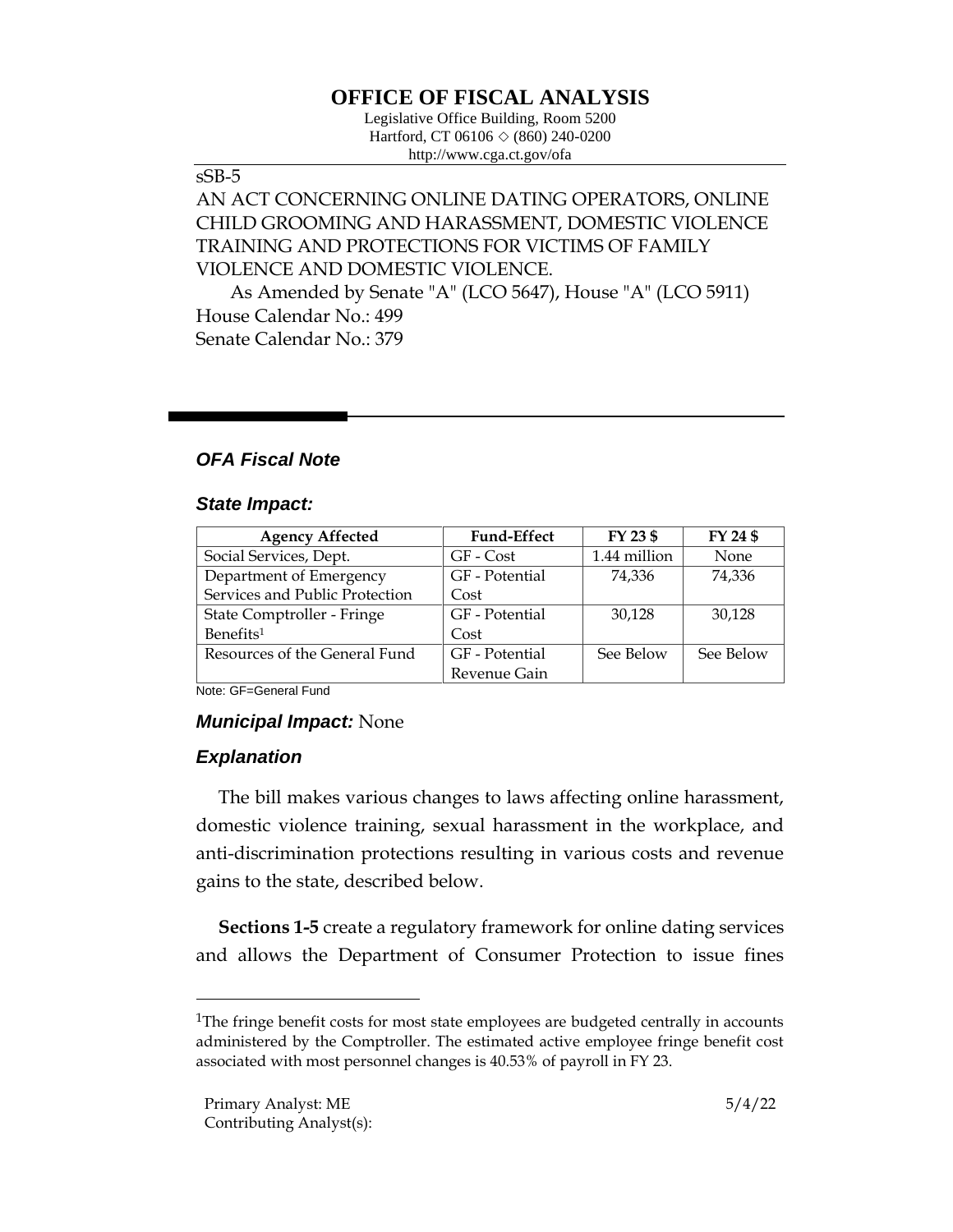resulting in a potential revenue gain to the state to the extent violations occur.

**Section 7** establishes a grant program to provide educational and training opportunities with the goal of preventing online abuse and results in a potential cost to the Department of Emergency Services and Public Protection (DESPP) of \$104,464 (costs include salary and fringe benefits) in FY 23 and FY 24. To the extent funding is appropriated to the grant program, DESPP will have to hire one Emergency Management Program Specialist to run the program. The new employee is responsible for fielding a request for proposals for eligible entities, reviewing all submissions to see if they meet the required criteria, and awarding grant funding.

**Sections 8-25** of the bill result in no fiscal impact to the Commission on Human Rights and Opportunities. It is anticipated that CHRO has the necessary expertise to handle the amendment's requirements.

**Section 26** requires the Department of Social Services (DSS) to make \$1,440,000 available in FY 23 for domestic violence child and family advocates at domestic violence agencies for the purpose of providing trauma-informed services to children and families experiencing domestic violence. sHB 5037, the revised FY 23 budget bill, as favorably reported by the Appropriations Committee, appropriates \$1,440,000 to support the cost of 18 child and family advocates at domestic violence shelters across the state.

Senate "A" strikes the underlying bill and its associated fiscal impact resulting in the impact described above.

House "A" makes various changes to Commission on Human Rights and Opportunities statutes and removes the working group resulting in no fiscal impact to the state.

#### *The Out Years*

 The fiscal impact identified above would continue into the future subject to inflation and the number of violations.